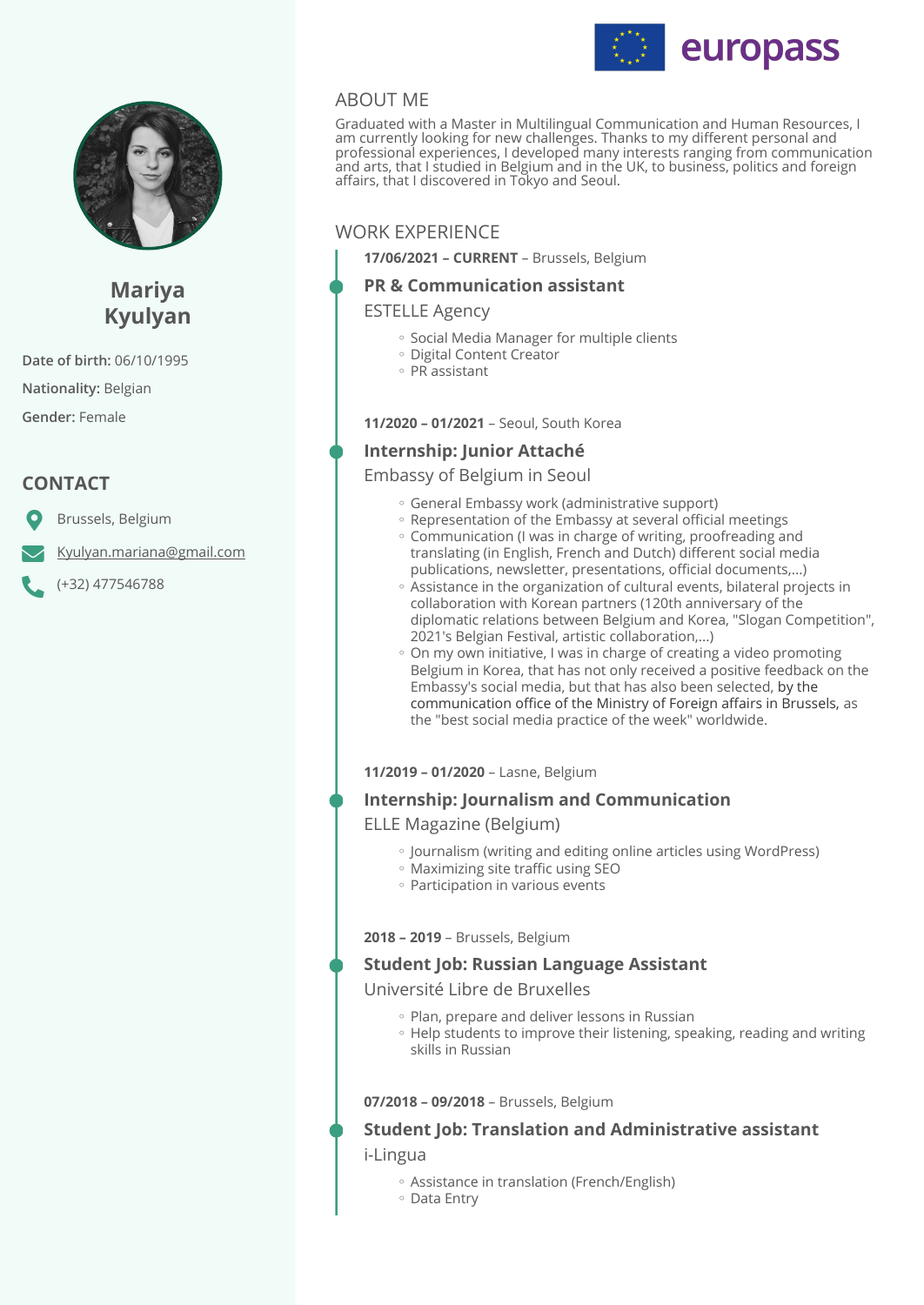# EDUCATION AND TRAINING

#### **09/2018 – 09/2020**

### **Master in Multilingual Communication and Human Resources**

### Université Libre de Bruxelles

Multilingual Communication and Human Resources

- Languages: English, Russian and Japanese ◦
- Intercultural work psychology
- Digital strategies and communication ◦
- Company structure, labor relations and negotiation theory ◦
- Corporate communication ◦

Distinction | "Language Promotion and Revitalization in present-day Scotland"

#### **09/2014 – 09/2018**

#### **Bachelor in Modern Languages and Letters**

Université Libre de Bruxelles

- Modern Languages: English, Italian and Russian ◦
- Linguistics and Literature ◦

Distinction

#### **09/2017 – 12/2017**

#### **Erasmus**

University of Edinburgh, Scotland

Academic English, Italian and Body as Artistic Material

# SOCIAL AND POLITICAL ACTIVITIES

#### **12/2019 – 12/2019**

# **the Ministry of Foreign Affairs of Japan : MIRAI - Japan's Friendship Ties Program**

#### Tokyo, Japan

I was selected by the Embassy of Japan in Brussels to represent Belgium in a 1 week exchange program in Tokyo in order to learn more about Japanese Business and Economy.

# LANGUAGE SKILLS

**MOTHER TONGUE(S):** French | Russian | Ukrainian

#### **OTHER LANGUAGE(S):**

**English** 

| Listening<br>C <sub>2</sub> | <b>Reading</b><br>C2             | Spoken<br>production<br>C <sub>1</sub> | Spoken<br>interaction<br>C <sub>1</sub> | Writing<br>C1               |
|-----------------------------|----------------------------------|----------------------------------------|-----------------------------------------|-----------------------------|
| <b>Italian</b>              |                                  |                                        |                                         |                             |
| Listening<br>C <sub>1</sub> | <b>Reading</b><br>B <sub>2</sub> | Spoken<br>production<br><b>B2</b>      | Spoken<br>interaction<br><b>B2</b>      | <b>Writing</b><br><b>B2</b> |
| <b>Dutch</b>                |                                  |                                        |                                         |                             |
| Listening<br><b>B1</b>      | <b>Reading</b><br>B2             | Spoken<br>production<br><b>B1</b>      | Spoken<br>interaction<br><b>B1</b>      | <b>Writing</b><br><b>B2</b> |